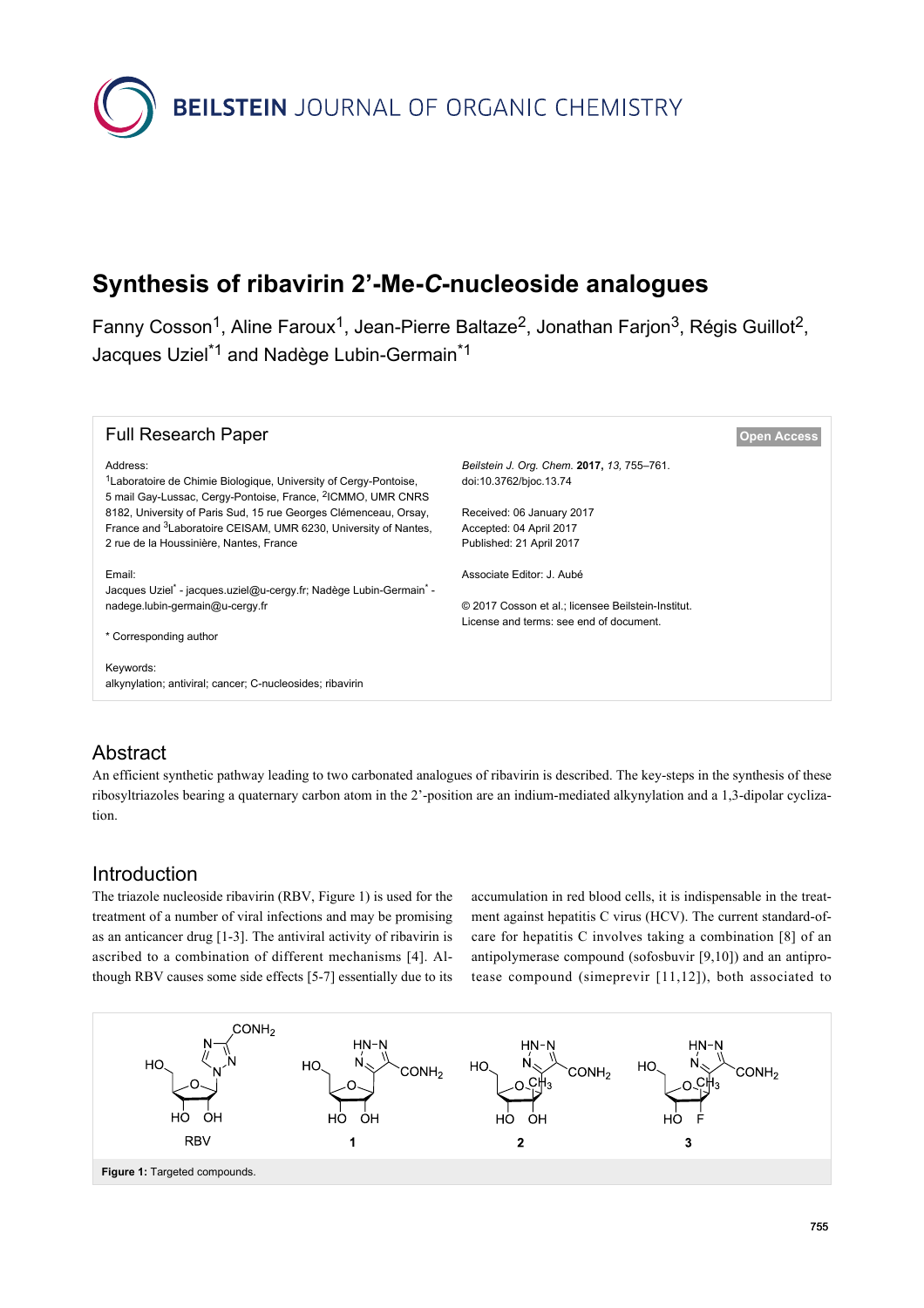ribavirin. If the presence of interferon is not required for the therapy, ribavirin is mandatory in the combination, due to its particular role.

Recently, we developed an alkynyl glycosylation protocol allowing us to obtain *C*-nucleoside derivatives and we turned our attention to ribavirin *C*-nucleoside analogues. Moreover, recently De Clerq [\[13\]](#page-6-5) outlined the potential of *C*-nucleosides in the arsenal of antivirals due to their stability in biological fluids and their bioavailability.

Some years ago, we described an approach leading to the *C*-ribosylated analogue **1** of ribavirin ([Figure 2\)](#page-1-0) with the keysteps of the synthesis being an indium-mediated alkynylation of a ribose derivative followed by the Huisgen cycloaddition reaction onto the *C*-alkynyl riboside intermediately obtained [\[14\]](#page-6-6).

Herein we describe the synthesis of two new carbonated analogues **2** and **3** of RBV modified at the 2'-position [\(Figure 1](#page-0-0)). In fact, a quaternization in 2'-position of various nucleosides led to a higher efficacy against HCV as in the case of 2'-*C*-methylcytidine and 2'-*C*-methyladenosine [\[15\]](#page-6-7). The structure–activity studies of 2'-*C*-methylnucleosides showed that the methyl substituent must be in 2'-position and on the β face for an optimal efficacy that drops when the methyl is on the  $\alpha$  face or in the 3'-position or if a bulkier ethyl group is used [\[16\]](#page-6-8). On the other hand, currently 2'-deoxy-2'-*C*-methyl-2'-*C-*fluoronucleosides are developed because a fluoro substituent in the 2'-position increases the antiviral activity and specificity due to a higher tolerance of viral polymerases with respect to incorporation of such compounds [\[17\].](#page-6-9) In clinical studies (phase I and II), the fluorinated compound mericitabine in combination with PEG-IFN and RBV was better tolerated and more effective in genotype 1 or 4 patients compared to the standard combination of Peg-IFN and RBV [\[18,19\].](#page-6-10)

Further, the therapy of untreated patients with HCV genotype 1, 2, or 3 infections with a combination of sofosbuvir (Gilead) and ribavirin for 12 weeks is considered as the most effective treatment at the moment [\[20\]](#page-6-11).

#### Results and Discussion

2'-*C*-Methylnucleoside **2** was synthesized according to a seven step pathway starting from the commercially available 2-*C*methyl-1,2,3,5-tetra-*O*-benzoyl-β-D-ribofuranose (**4**) as shown in [Scheme 1](#page-2-0). Debenzoylation of **4** followed by selective protection led to derivative **5**, which was submitted to the indium-mediated alkynylation reaction affording the alkynyl riboside **6** with the same β-anomeric selectivity as for the non-methylated derivative [\[21\]](#page-6-12). Then, the 1,3-dipolar cycloaddition reaction of **6** with benzyl azide in toluene at 70 °C led to a mixture of regioisomeric triazoles **7** in a 42:58 ratio. The removal of all protecting groups was achieved by treatment of compounds **7** with ammonia followed by catalytic hydrogenolysis. The latter reaction simultaneously cleaves the benzyl and isopropylidene groups affording compound **2** as a single isomer [\[22\].](#page-6-13)

In the case of 5-(2'-deoxy-2'-methyl-2'-fluoro-β-D-ribosyl)- 1,2,3-triazole-4-carboxamide (**3**) the synthesis was more delicate as it is necessary to differentiate the 2' position.

After the indium-mediated alkynylation, the obtained alkynyl riboside **8** was submitted to a Huisgen cycloaddition reaction with benzyl azide, under the same conditions as in the previous case, affording the mixture of regioisomeric triazoles **9a** and **9b** in a 37:63 ratio [\[14\]](#page-6-6) ([Scheme 2](#page-2-1)).

The selective protection of the 3' and 5'-positions requires the full deprotection of the ribose. This was performed by the treatment with Dowex 50Wx8 (H<sup>+</sup>) in methanol. However, carrying out this step with the mixture of **9a**/**9b** the reaction led to only a moderate yield (52%) and with formation of a partially deprotected compound (only acetal deprotected), stemming from **9b**, demonstrating the different hydrolysis rate of each regioisomer. An HPLC analysis of the disappearance of **9a** and **9b** and the formation of **10a** and **10b** showed a ratio of 2:1 in favor of regioisomer **10a**. The hydrolysis was more efficient when performed with the isolated **9a** or **9b** isomers. In this case, the fully deprotected compounds **10a** and **10b** were obtained in 89% (after 36 h) and 61% (after 2 weeks) yields, respectively.

<span id="page-1-0"></span>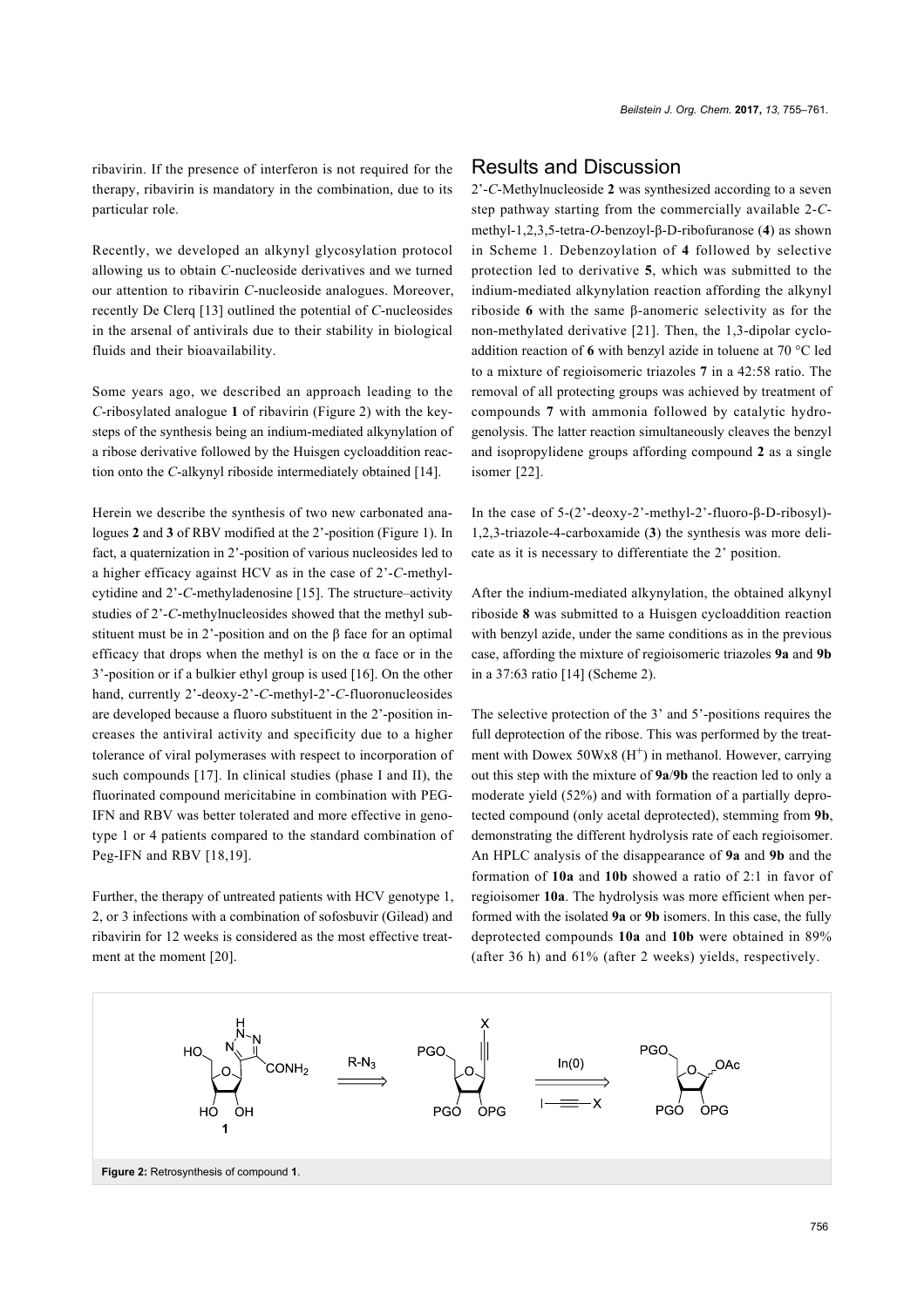<span id="page-2-0"></span>

<span id="page-2-1"></span>

This rate difference was also observed in the subsequent protection of the 3',5' positions with 1,3-dichloro-1,1,3,3-tetraisopropyldisiloxane (TIPDSCl<sub>2</sub>). While this reaction proceeded with a very poor yield in the case of the mixture **10a**/**10b** (~10% yield), compound **11a** was obtained in 79% yield from pure **10a** (24% yield for **11b** starting from **10b**). Thereafter, the oxida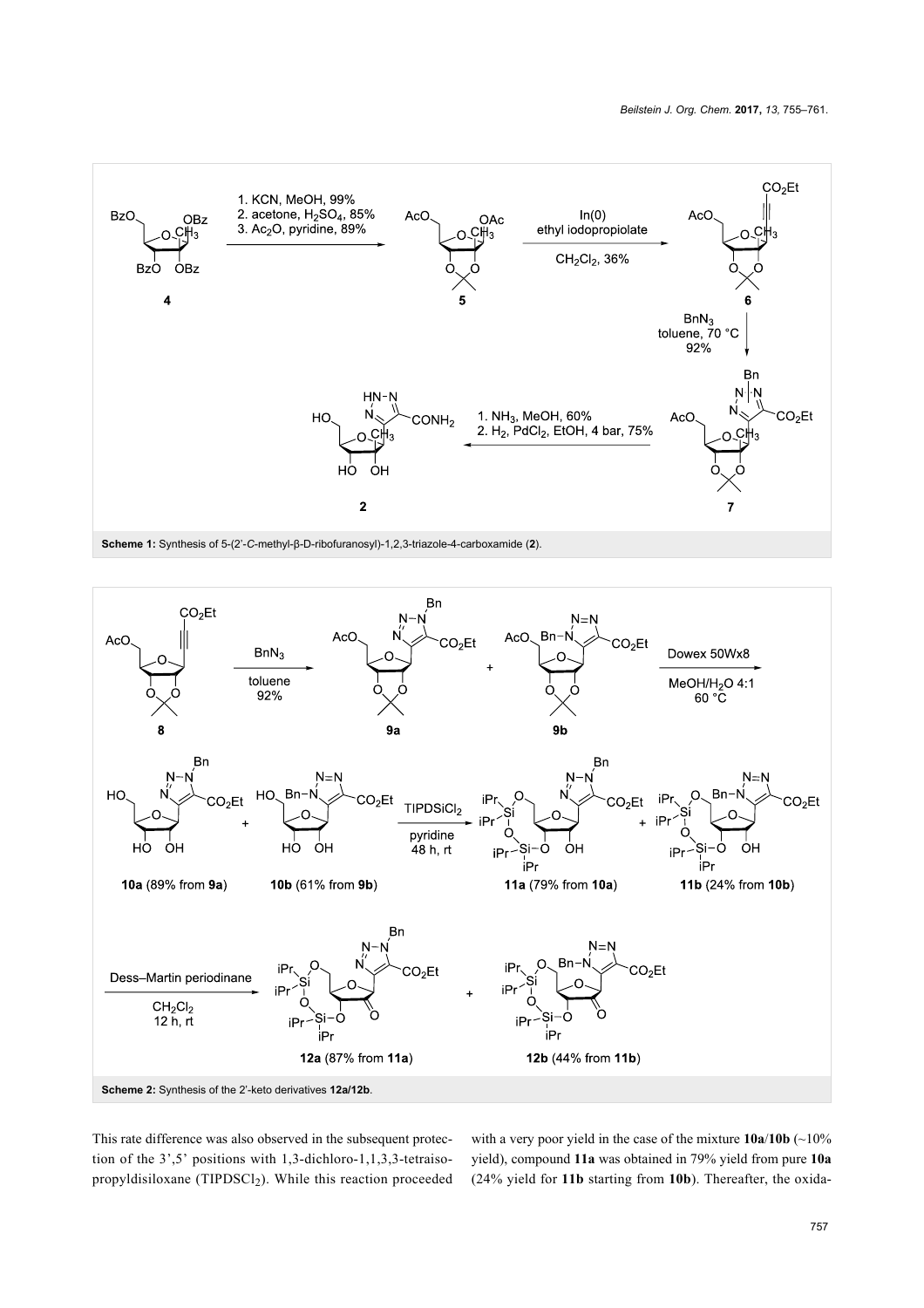tion of **11a** to the corresponding ketone with Dess–Martin periodinane afforded **12a** in 87% yield whereas the reaction of the less reactive isomer **11b** led to **12b** in 44% yield.

With the aim to get some explanations for the different reactivities observed for the two isomers **10a** and **10b**, we investigated the structure of the less reactive compound **10b**. As depicted in [Figure 3](#page-3-0), compound **10b** displayed an S-type conformation and an *anti* arrangement of the atoms O(1')-C(1')-C(1)-N(2) according to the dihedral angle of  $0^{\circ}$  lower than  $90^{\circ}$  (43°). Moreover, the benzyl group appeared to be present in two different positions covering the furan ring.

<span id="page-3-0"></span>

For the attempted methylation of the 2'-position different conditions were tested ([Table 1](#page-3-1)). As described for other nucleosides [\[23\]](#page-6-14), the use of MeLi led to compound **13b** obtained by an attack from the α-face even if this proceeded with a very low yield (7%). The use of MeMgBr gave an almost 1:1 mixture by α- and β-attack; this second one can be explained by a magnesium complexation with the base. More interestingly, the methylation proceeded stereoselectively leading to **13b** in 87% yield when trimethylaluminium was used [\[24\]](#page-6-15).

The stereochemical outcome of this reaction was determined by selective 1D NOESY experiments [\(Figure 4](#page-3-2)). First, the hydrogen H3' in **13a** and **13b** was selectively excited. The nOes observed for compound **13a** are in the following order of decreasing intensity:  $CH_3 > H5'_a > H5'_b-H4' > H1'$  confirming that CH3 and H3' are spatially close. In the case of **13b** the nOe intensities decrease in the order:  $H5<sub>b</sub>-H4' > CH<sub>3</sub> > H1'$ . The selective excitation of H1' in **13a** led to nOes with decreasing intensities in the order:  $H5<sup>3</sup>_{b}$ -H4' > CH<sub>3</sub> > H3', whereas for **13b** the order was  $CH_3 > H_5$ <sup>1</sup><sub>b</sub>-H4<sup>2</sup>. This second series of nOes confirms that  $CH_3$  is closer to  $H1'$  in **13b** than in **13a**.

<span id="page-3-2"></span>

The fluorination of **13b** with DAST was performed at −20 °C and afforded the desired fluorinated derivative **14** (24%) along

<span id="page-3-1"></span>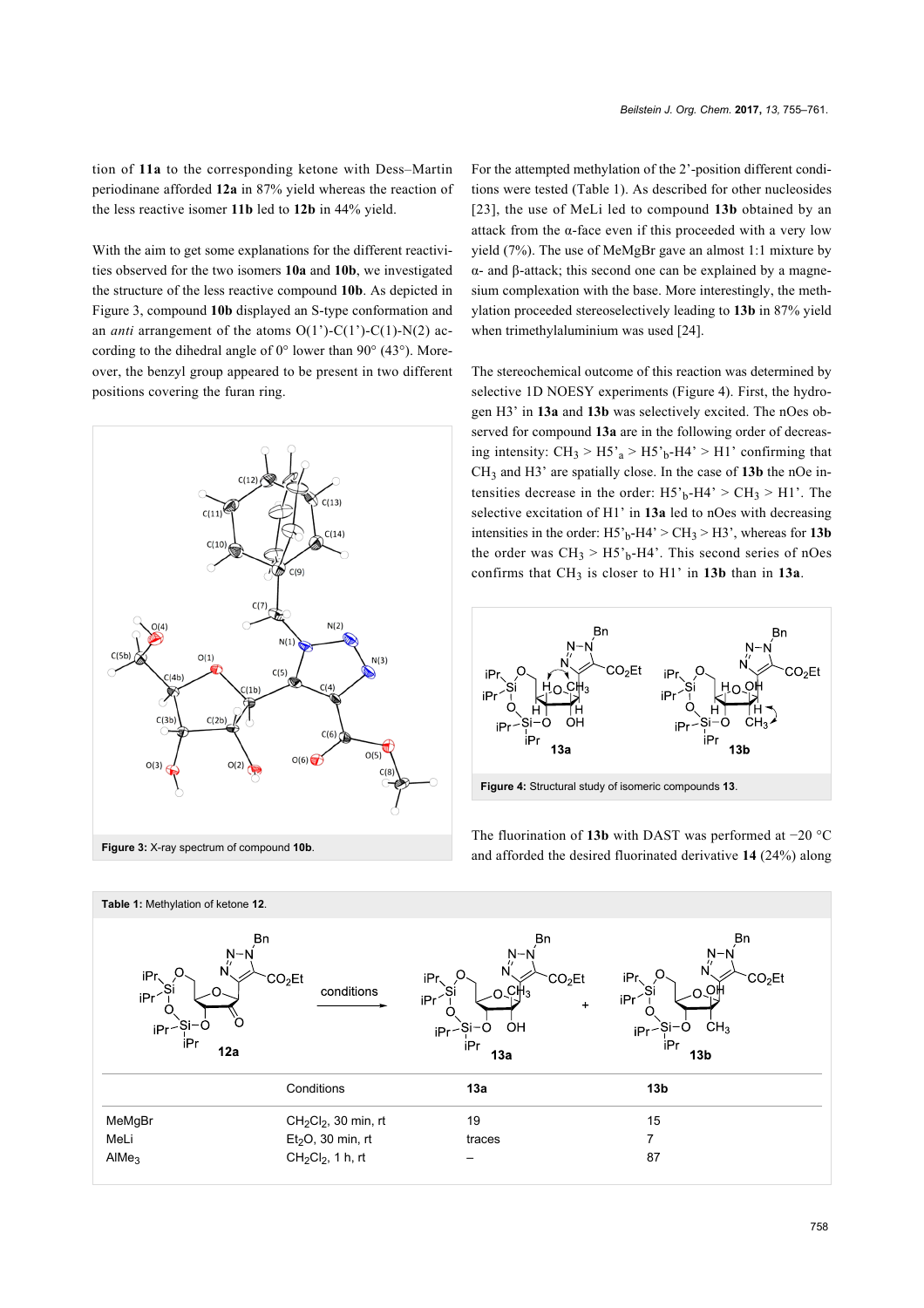with two elimination products, the exocyclic olefin **15** (16%) and the corresponding endocyclic one **16** (20%). As it was impossible to separate **15** from **14** at this stage, the mixture **14**/**15** was deprotected with tetrabutylammonium fluoride leading to the mixture of diols **17** and **18** in quantitative yield which were easily separated ([Scheme 3](#page-4-0)).

Finally, the aminolysis of compound **17** followed by catalytic hydrogenolysis in the presence of palladium chloride led to the desired compound **3** [\[22\]](#page-6-13) [\(Scheme 4\)](#page-4-1).

#### Conclusion

The indium-mediated alkynylation of a ribose derivative followed by a Huisgen cyclization allowed the access to 2'-quaternized carbonated analogues of ribavirin. While the synthesis of compound **2** starting from 2-methylated ribose derivative **4** was

quite easy to perform, the preparation of the fluorinated analogue **3** required a more complicated pathway. This included the selective protection of the 3',5' positions, the stereoselective methylation and the fluorination of the 2' position. The synthesized compounds are currently investigated for their antiviral activities.

#### **Experimental**

Experimental procedures for compounds **2**, **5–7**, and **10–18** are covered by the Ph.D. thesis of Fanny Cosson [\[22\].](#page-6-13)

**5-(2'-***C***-Methyl-β-D-ribofuranosyl)-1,2,3-triazole-4-carboxamide (2)** [\[22\]](#page-6-13): Through the solution of compound **7** (mixture of **7a** and **7b**, 0.49 g, 1.1 mmol) in anhydrous methanol (14 mL) was bubbled ammonia gas for 2 h at 0 °C. Then the mixture was stirred for 12 h at rt and concentrated in vacuum. The residue

<span id="page-4-0"></span>

<span id="page-4-1"></span>**Scheme 3:** Fluorination of ethyl 1-benzyl-4-(2'-C-methyl-3',5'-O-(tetraisopropyldisiloxane-1,3-diyl)-β-D-ribofuranosyl)-1,2,3-triazole-5-carboxylate (**13b**).

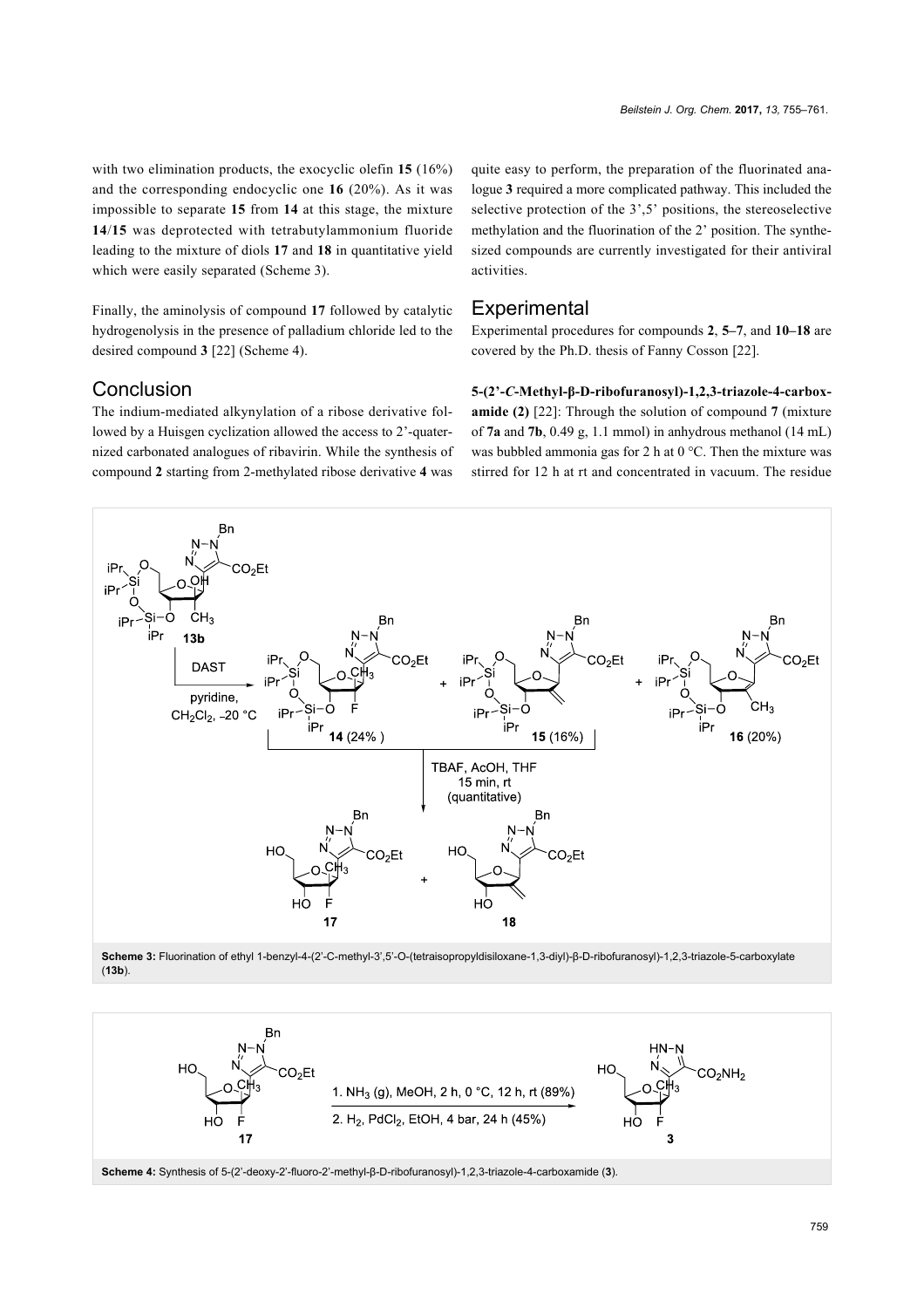was purified by flash chromatography (EtOAc/cyclohexane, 3:7 to 1:0) affording the mixture of the corresponding 1-benzyl-4- (2',3'-*O*-isopropylidene-2'-*C*-methyl-β-D-ribofuranosyl)-1,2,3 triazole-5-carboxamide and 1-benzyl-5-(2',3'-*O*-isopropylidene-2'-*C*-methyl-β-D-ribofuranosyl)-1,2,3-triazole-4-carboxamide (0.25 g, 60%) in a 27:73 ratio as an oil. IR (cm<sup>-1</sup>)  $v_{\text{max}}$ : 3336, 2360, 2342, 1635; <sup>1</sup>H NMR (400 MHz, CDCl<sub>3</sub>)  $\delta$ 7.32–7.25 (m, 5H, Ph), 6.05 (d, *J* = 14.6 Hz, 1H, CH2Ph), 5.59  $(d, J = 14.6 \text{ Hz}, 1H, CH_2Ph), 5.37 \text{ (s, 1H, H1)}, 4.54 \text{ (d, } J = 5.0$ Hz, 1H, H3), 4.35–4.32 (m, 1H, H4), 3.82–3.75 (m, 2H, H5, H5'), 1.60 (s, 3H, CH3), 1.37 (s, 3H, C(CH3)2), 1.34 (s, 3H, C(CH<sub>3</sub>)<sub>2</sub>) and  $\delta$  7.32-7.25 (m, 5H, Ph), 6.12 (d,  $J = 14$  Hz, 1H, CH<sub>2</sub>Ph), 5.80 (d,  $J = 14$  Hz, 1H, CH<sub>2</sub>Ph), 5.33 (s, 1H, H1), 4.84–4.81 (m, 1H, H4), 4.45 (d, *J* = 2.7 Hz, 1H, H3), 3.91 (dd, *J*  $= 3.7$  Hz, 11.9 Hz, 1H, H5),  $3.82 - 3.75$  (m, 1H, H5'), 1.64 (s, 3H, CH3), 1.24 (s, 3H, C(CH3)2), 1.23 (s, 3H, C(CH3)2); 13C NMR (100 MHz, CDCl3) δ 160.3 (CONH2), 149.7 (triazole), 129.6 (Cq Ph), 129–128 (Ph), 125.0 (triazole), 112.9 (C(CH<sub>3</sub>)<sub>2</sub>), 90.0 (C2), 87.1 (C3), 85.1 (C4), 84.1 (C1), 62.0 (C5), 53.8 (CH<sub>2</sub>Ph), 26.6 (C(CH<sub>3</sub>)<sub>2</sub>), 26.5 (C(CH<sub>3</sub>)<sub>2</sub>), 14.3 (CH<sub>3</sub>) and  $\delta$ 159.1 (CONH2), 141.7 (triazole), 135.6 (Cq Ph), 135.1 (triazole), 129–128 (Ph), 114.5 (C(CH<sub>3</sub>)<sub>2</sub>), 90.7 (C2), 87.8 (C3), 84.8 (C4), 82.4 (C1), 62.8 (C5), 54.0 (CH2Ph), 26.0 (C(CH3)2), 25.3 (C(CH<sub>3</sub>)<sub>2</sub>); HRMS calcd for C<sub>19</sub>H<sub>22</sub>O<sub>5</sub>, 330.1467; found, 330.1478.

The mixture of carboxamides and palladium chloride (23 mg, 0.13 mmol) in ethanol (10 mL) was hydrogenated with  $H<sub>2</sub>$  at 4 bar for 48 h. After filtration over Celite and concentration in vacuum, the crude was purified by flash chromatography (cyclohexane/EtOAc 2:8 to EtOAc/MeOH 1:1) to afford compound **2** as a white solid (0.12 g, 75%) that was lyophilized.  $[\alpha]_D^2$ <sup>4</sup> –47 (*c* 1, MeOH); mp 185–190 °C; IR (cm<sup>-1</sup>)  $v_{\text{max}}$ : 3202, 1663, 1604, 1382, 1014; 1H NMR (400 MHz, MeOD) δ 5.48 (s, 1H, H1), 4.11–4.04 (m, 1H, H4), 3.99 (d, *J* = 8.3 Hz, 1H, H3), 3.83 (dd, *J* = 2.7 Hz, 12.4 Hz, 1H, H5), 3.64 (dd, *J* = 3.6 Hz, 11.9 Hz, 1H, H5'), 1.22 ppm (s, 3H, CH3); 13C NMR (100 MHz, MeOD) δ 164.1 (CONH<sup>2</sup> ), 137.8 (triazole), 82.4 (C4), 78.5 (C1), 78.1 (C2), 76.2 (C3), 61.6 (C5), 19.9 (CH<sup>3</sup> ); HRMS calcd for  $C_9H_{15}N_4O_5$ , 259.1042; found, 259.1055.

**5-(2'-Deoxy-2'-fluoro-2'-methyl-β-D-ribofuranosyl)-1,2,3 triazole-4-carboxamide (3)** [\[22\]:](#page-6-13) Through the solution of compound **17** (110 mg, 0.29 mmol) in anhydrous methanol (4 mL) was bubbled ammonia for 2 h at 0 °C. After stirring at rt overnight, the solution was concentrated in vacuum affording 1-benzyl-4-(2'-deoxy-2'-fluoro-2'-methyl-β-D-ribofuranosyl)- 1,2,3-triazole-5-carboxamide (90 mg, 89%) as a white powder.  $[\alpha]_D^{25}$  –18.6 (*c* 0.9, MeOH); mp 176 °C; IR (cm<sup>-1</sup>) v<sub>max</sub>: 3397, 3304, 2944, 2883, 1668, 1598, 1458, 1218, 1126, 1048; 1H NMR (400 MHz, MeOD) δ 7.25–7.18 (m, 5H, Ph), 5.85 (d, *J* =

14.6 Hz, 1H, CH<sub>2</sub>Ph), 5.73 (d,  $J = 14.6$  Hz, 1H, CH<sub>2</sub>Ph), 5.42 (d, *J* = 24.8 Hz, 1H, H1), 4.14 (dd, *J* = 8.7 Hz, 18.8 Hz, 1H, H3), 3.97–3.93 (m, 1H, H4), 3.90 (dd, *J* = 2.8 Hz, 12.4 Hz, 1H, H5), 3.72 (dd, *J* = 5.0 Hz, 12.4 Hz, 1H, H5'), 1.18 (d, *J* = 22.5 Hz, 3H, CH<sub>3</sub>); <sup>13</sup>C NMR (100 MHz, MeOD) δ 160.8 (CONH<sub>2</sub>), 143.7 (d, *J* = 11.4 Hz, triazole), 135.3 (Cq Ph), 130.4 (triazole), 128.6, 128.2, 127.7 (Ph), 100.8 (d, *J* = 190 Hz, C2), 82.2 (C4), 79.7 (d, *J* = 39 Hz, C1), 73.9 (d, *J* = 23 Hz, C3), 61.3 (C5), 53.0  $(-CH<sub>2</sub>Ph)$ , 17.2 (d,  $J = 26$  Hz, CH<sub>3</sub>); <sup>19</sup>F NMR (376.2 MHz, MeOD)  $-158.2$  (m); HRMS calcd for  $C_{16}H_{20}FN_4O_4$ , 351.1469; found, 351.1468.

Debenzylation proceeded in ethanol (5 mL) with palladium chloride (9.1 mg, 0.05 mmol) under 4 bar pressure of hydrogen for 24 h. After filtration over Celite and concentration in vacuum, the crude was purified by flash chromatography (pure EtOAc to EtOAc/MeOH 1:1) to afford **3** as a white solid (0.03 g, 45%) that was lyophilized.  $[\alpha]_D^{25}$  +18.5 (*c* 0.7, MeOH); mp 52 °C; IR (cm<sup>-1</sup>) v<sub>max</sub> 3357, 2361, 2341, 1635, 1455, 1072, 1021; 1H NMR (400 MHz, MeOD) δ 5.80 (d, *J* = 22 Hz, 1H, H1), 4.06–3.98 (m, 3H, H3, H4, H5), 3.84 (dd, *J* = 2.8 Hz, 11.9 Hz, 1H, H5'), 1.13 (d, *J* = 24.8 Hz, 3H, CH3); 13C NMR (100 MHz, MeOD) δ 163.8 (-CONH2), 137.9 (triazole), 101.2 (d, *J* = 174 Hz, C2), 81.5 (C4), 78.5 (d, *J* = 39 Hz, C1), 72.6 (d, *J* = 23 Hz, C3), 60.6 (C5), 16.3 (d, *J* = 26 Hz, CH3); <sup>19</sup>F NMR (376.2 MHz, MeOD) –160.8 (m); HRMS calcd for C9H14FN4O4, 261.0999; found, 261.1006.

## Supporting Information

Supporting Information File 1

Experimental details, copies of  ${}^{1}$ H NMR,  ${}^{13}$ C NMR, HRMS and X-ray spectra. [\[http://www.beilstein-journals.org/bjoc/content/](http://www.beilstein-journals.org/bjoc/content/supplementary/1860-5397-13-74-S1.pdf) [supplementary/1860-5397-13-74-S1.pdf\]](http://www.beilstein-journals.org/bjoc/content/supplementary/1860-5397-13-74-S1.pdf)

#### Acknowledgements

The authors gratefully acknowledge the generous support provided by the host institution, University of Cergy-Pontoise.

#### References

- <span id="page-5-0"></span>1. Borden, K. L. B.; Culjkovic-Kraljacic, B. *Leuk. Lymphoma* **2010,** *51,* 1805–1815. [doi:10.3109/10428194.2010.496506](https://doi.org/10.3109%2F10428194.2010.496506)
- 2. Zahreddine, H. A.; Culjkovic-Kraljacic, B.; Assouline, S.; Gendron, P.; Romeo, A. A.; Morris, S. J.; Cormack, G.; Jaquith, J. B.; Cerchietti, L.; Cocolakis, E.; Amri, A.; Bergeron, J.; Leber, B.; Becker, M. W.; Pei, S.; Jordan, C. T.; Miller, W. H.; Borden, K. L. B. *Nature* **2014,** *511,* 90–93. [doi:10.1038/nature13283](https://doi.org/10.1038%2Fnature13283)
- 3. Shelton, J.; Lu, X.; Hollenbaugh, J. A.; Cho, J. H.; Amblard, F.; Schinazi, R. F. *Chem. Rev.* **2016,** *116,* 14379–14455. [doi:10.1021/acs.chemrev.6b00209](https://doi.org/10.1021%2Facs.chemrev.6b00209)